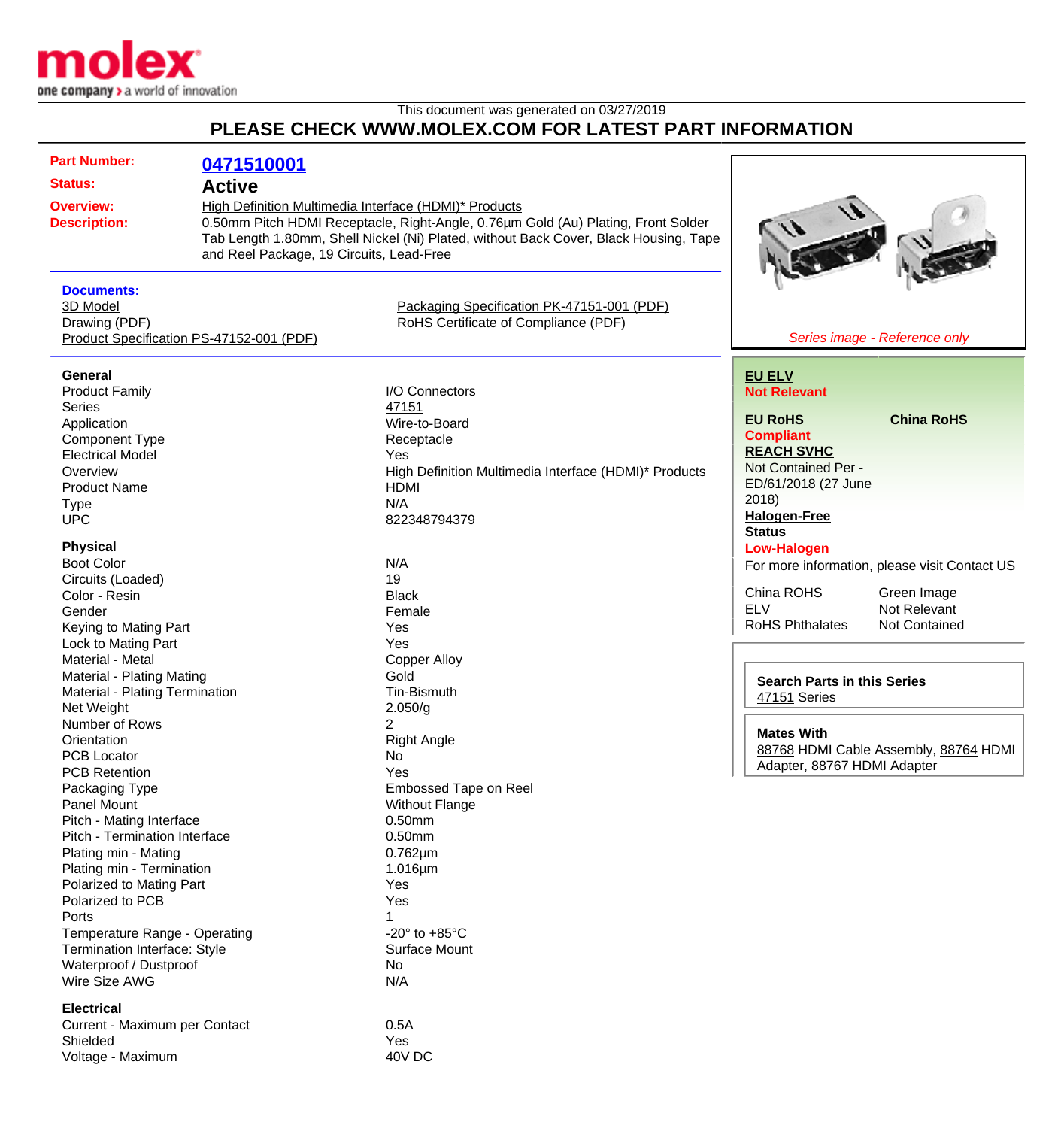|  | Solder Process Data |  |
|--|---------------------|--|
|--|---------------------|--|

| Duration at Max. Process Temperature (seconds) | 010           |
|------------------------------------------------|---------------|
| Lead-freeProcess Capability                    | <b>REFLOW</b> |
| Process Temperature max. C                     | 245           |

## **Material Info**

## **Reference - Drawing Numbers**

| <b>Electrical Model Document</b> | EE-47151-001. EE-47151-002 |
|----------------------------------|----------------------------|
| Packaging Specification          | PK-47151-001               |
| <b>Product Specification</b>     | PS-47152-001               |
| S-Parameter Model                | SP-47151-002               |
| Sales Drawing                    | SD-47151-001               |

This document was generated on 03/27/2019 **PLEASE CHECK WWW.MOLEX.COM FOR LATEST PART INFORMATION**